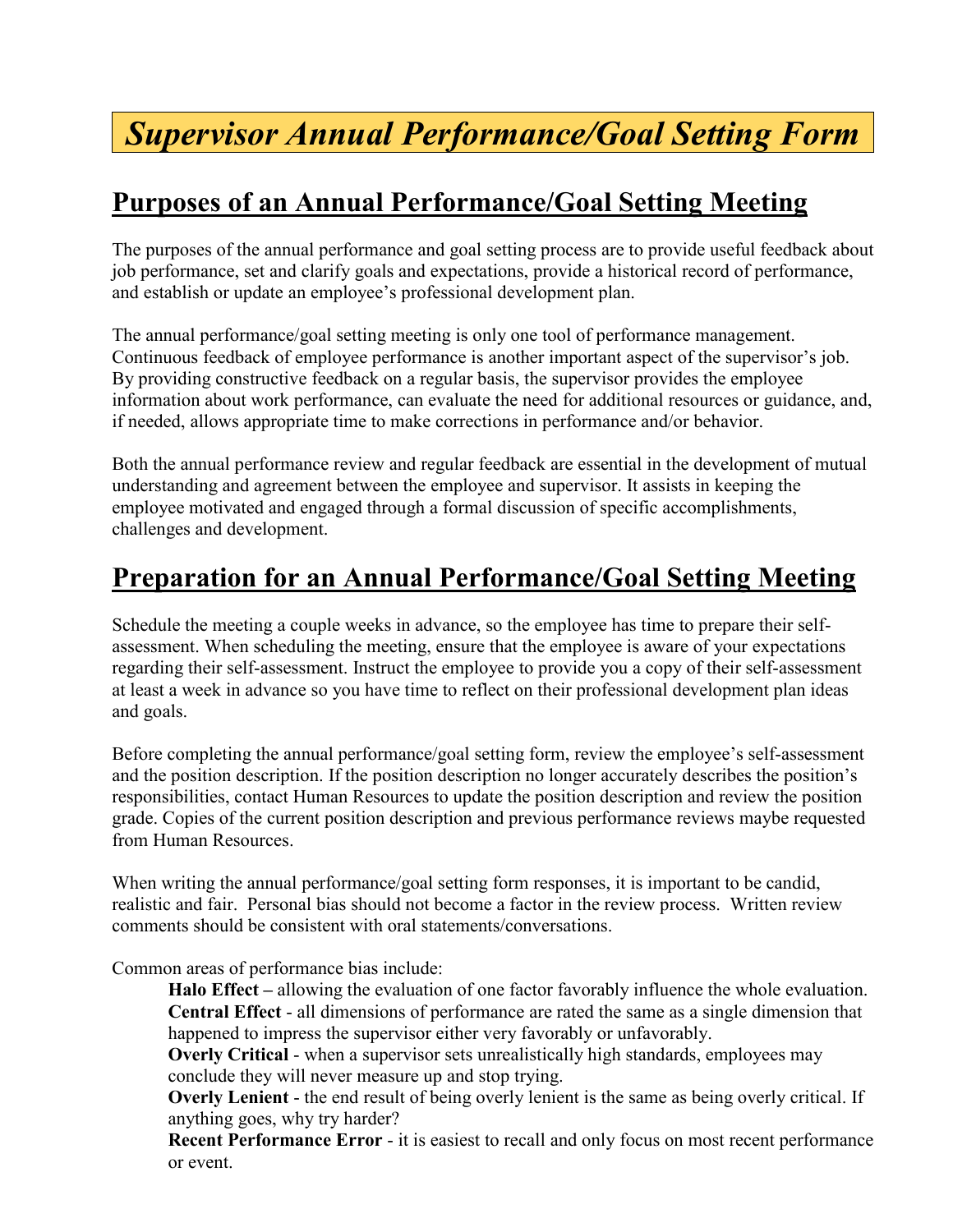What the review should measure; however, is behavior over the entire span of the review period. Keeping documentation throughout the period and referring back to it will enhance the review and be more reflective of the employee's overall performance.

The Annual Performance/Goal Setting Form has 5 items to complete.

- 1. Describe accomplishments/challenges related to the professional and job-related goals and objectives identified last year and/or pandemic response activities.
- 2. Describe inclusion, diversity, and equity (IDE) related efforts or education and future IDE related goals.
- 3. If applicable: How has your FlexWork plan affected your work and/or the work of the department? Are there areas of concern?
- 4. Ideas for consideration for your Professional Development Plan.
- 5. List position related goals and objectives for the coming year.

When responding to these items, please consider the following.

- Does it appear that there is a clear understanding of the overall expectations of the position and of specific projects at hand?
- To what extent does the employee demonstrate the skills required to identify, analyze, and solve problems?
- In regards to collaboration and communication with others in and out of your office, how well does the employee work with others? General correspondence, committee work, reports, presentations, or other areas as required by the position should be considered.
- If supervision is an aspect of the position, to what extent does the employee provide effective leadership or help other employees to develop and become more effective at work?
- To what extent does the employee demonstrate initiative in improving the effectiveness of their position or the department? Such as suggestions to streamline systems or procedures, or ways in which the position could have expanded to meet the needs of the department or College.

Goals created should follow the **SMART** format.

- **S**pecific What will be achieved and why is this important?
- **M**easurable Define quality and quantity as precisely as possible.
- Achievable Be realistic with time and resource constraints and within the capabilities of the employee (with appropriate support).
- **Relevant** Must relate to both the role and the department's objectives, and be an obvious priority in relation to other responsibilities.
- Time-bound By when should the goal/milestone be completed? Set appropriate review dates to discuss progress regularly.

Example: Instead of "Develop time-management skills" expand to "Develop time-management skills by completing a LinkedIn Learning pathway by the end of winter term".

Ensure that the contents of the performance/goal setting form will allow the employee to:

- Clearly understand your expectations and position goals.
- Receive positive feedback, where appropriate.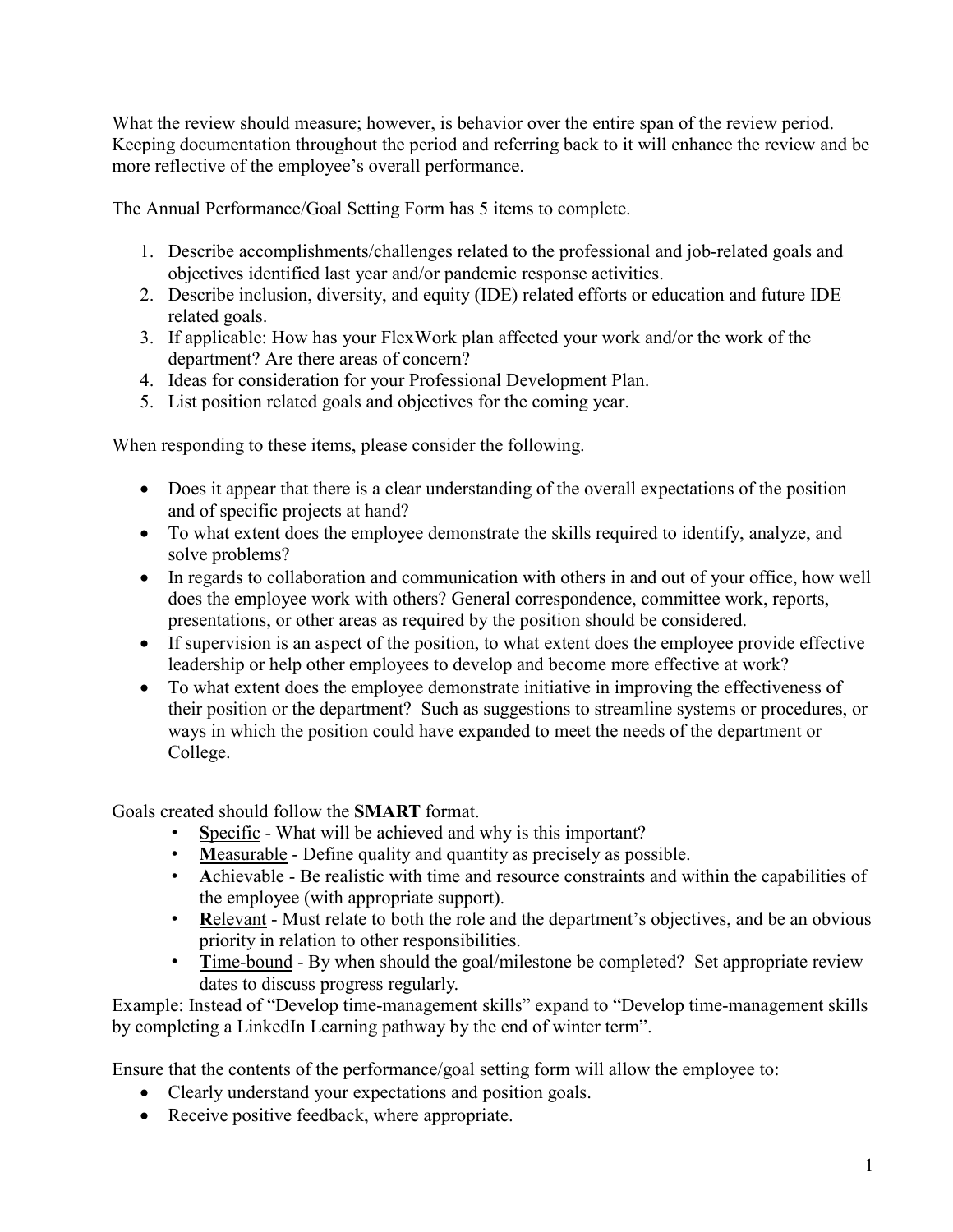• Fully understand the reasons for improvement areas identified, if any, and has the proper support to achieve success.

One good technique for arriving at a balanced view of the yearlong performance is to keep notes of discussions, events and the performance outcomes throughout the review period. Discussions between the supervisor and employee should be regular and ongoing throughout the year, leaving no surprises during the annual performance/goal setting discussion.

## *The Professional Development Plan*

Supervisors should offer employees the opportunity to complete a Professional Development Plan as part of their Annual Performance/Goal Setting review.

The professional development plan is created by the supervisor, while working closely with the employee, to identify the necessary skills and resources to support the employee's professional goals and the department's needs. It is a list of actionable steps for achieving insight to aspirations and to build strengths, talents and professional experiences.

| <b>Professional Development Goal</b>                             | <b>Skill Building/ Specific Action</b><br>Plan                                                                            | <b>Timeline</b>                                                                                          |
|------------------------------------------------------------------|---------------------------------------------------------------------------------------------------------------------------|----------------------------------------------------------------------------------------------------------|
| Join the Budget Committee.                                       | This will enhance understanding<br>of the College budget and long-<br>term financial plans.                               | Apply next fiscal year.                                                                                  |
| Research programs and best<br>practices from other institutions. | Improve department processes<br>and keep current. Search peer<br>institution and professional<br>organization's websites. | Schedule one hour each month<br>for research. Present<br><i>ideas/findings to supervisor</i><br>monthly. |

#### **Professional Development Plan-SAMPLE**

### **Preparation of the Professional Development Plan**

It is important to start with the employee's complete self-assessment when preparing the professional development plan in order to understand their interests, skills, professional aspirations, and motivation. When evaluating the employee's responses, keep these questions in mind:

- What skills, technologies, activities, tasks interest the individual?
- What areas of strength that can be further developed?
- Are there gaps in the employee's skills, qualifications, or experience?
- Do their interests support organizational needs?
- What are the short and long-term steps to grow the identified skill or experience?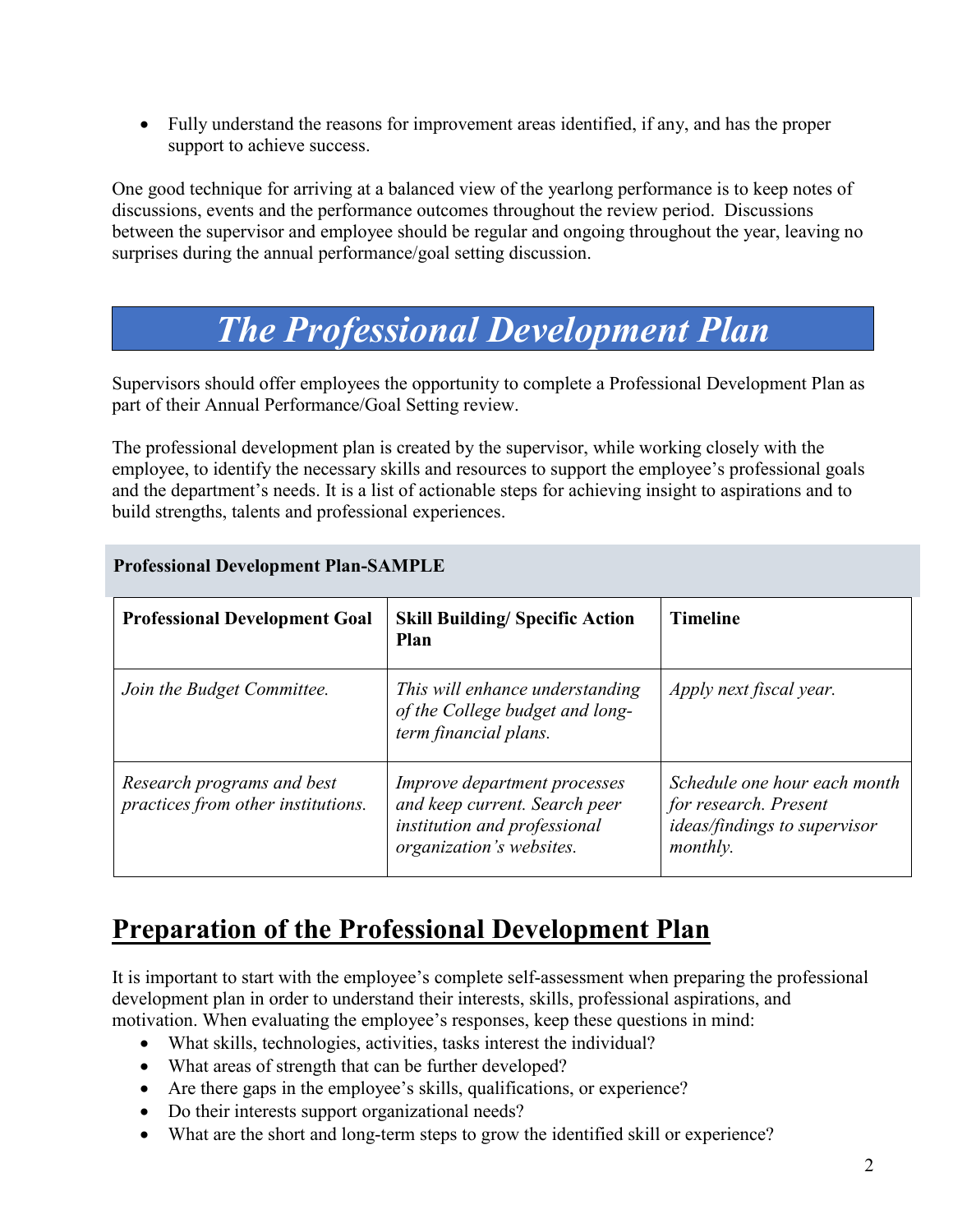Consider what you have observed as the employee's supervisor. Has the employee fully developed the following?

- Technical skills required to complete assigned tasks
- Social skills to thrive in a collaborative work environment
- Presentation skills
- Supervision skills (where applicable)

The next step is to match the employee's needs and interests with organizational needs. Make sure the employee's professional development plan matches at least one of the following goals:

- Divisional
- Departmental
- Team
- Project
- Committee

Adjustments may be made to the professional development plan during the Annual Performance/ Goal Setting meeting so it incorporates the employee's feedback.

### **Sample Professional Development Opportunities**

- Improve knowledge or skills with technology, systems, processes
- Present at/or lead a meeting(s)
- Review meetings with the staff member emphasizing the areas related to the anticipated results (e.g. exposure to thinking at a more global instead of local level)
- Assume a significant role for a task/project/activity that crosses departments
- Assume a leadership role in a professional organization or campus committee
- Join a new committee on campus
- Train a colleague
- Expand technical skills through training and practice
- Network to meet new colleagues inside and outside of Carleton College
- Conduct an informational interview with an expert in the same or similar field of work
- Research a departmental area of improvement and present the findings to the Director
- Research and learn about new developments in the field of work from external peer institutions and present them to supervisor and co-workers
- Pursue a position related certification
- Plan time to read articles, books, journals related to goals
- Attend a conference, meeting or workshop by a related professional organization
- Work on improving soft skills such as active listening, body language, communicating clearly and effectively, teamwork, recognition and appreciation of others
- Attend campus events like Convo, LTC, guest speaker presentation, etc.
- Take on a new duty or responsibility within the department, cross train in a new area
- Complete a LinkedIn Learning pathway (available on HR website)